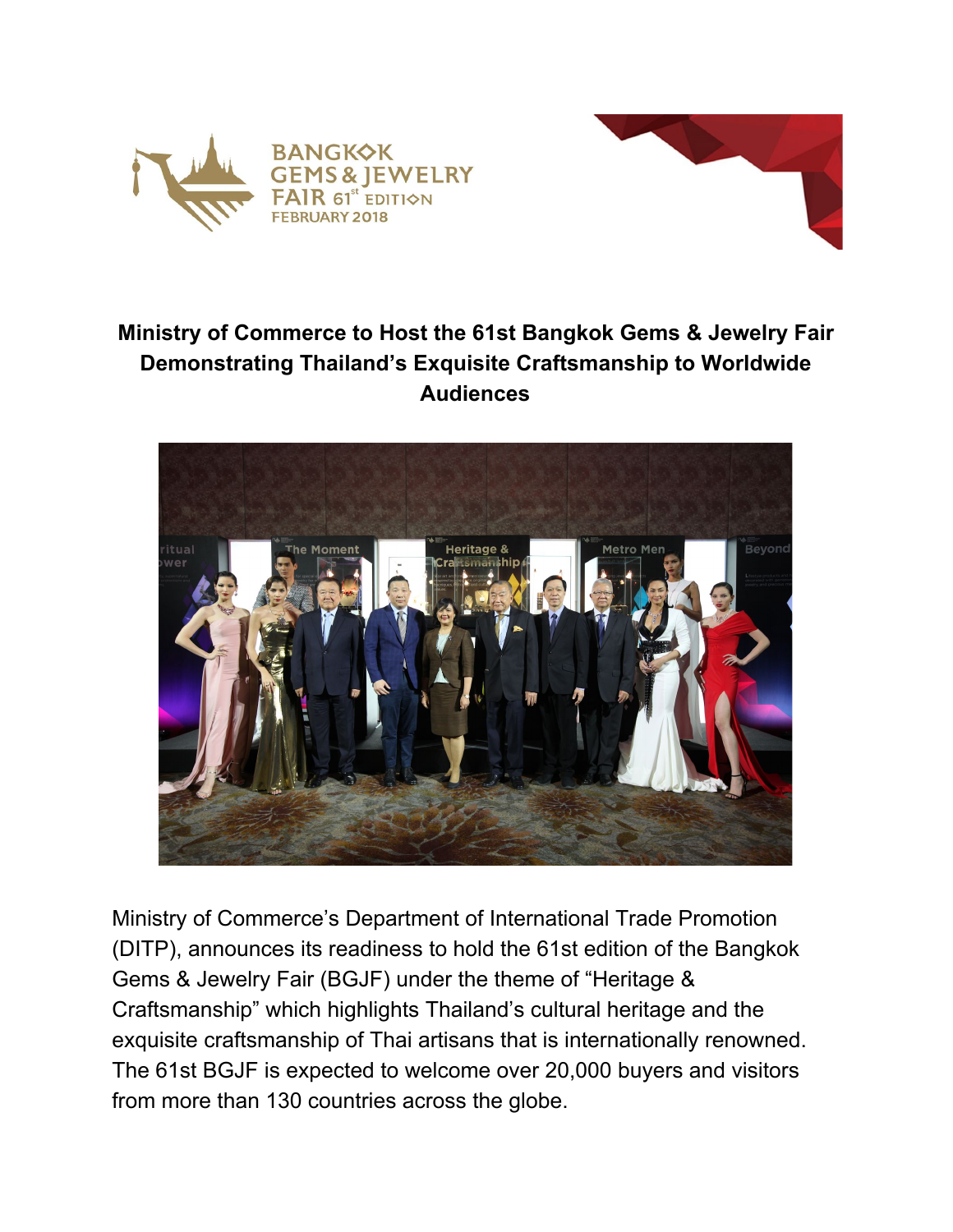

DITP Director-General, Mrs. Chantira Jimreivat Vivatrat, reveals that DITP is ready to hold the 61st Bangkok Gems and Jewelry Fair from February 21 to 25, 2018 as a prominent stage to promote the capabilities and support large Thai manufacturers as well as SMEs to expand their businesses to international markets while networking and trading with partners from Thailand and other countries.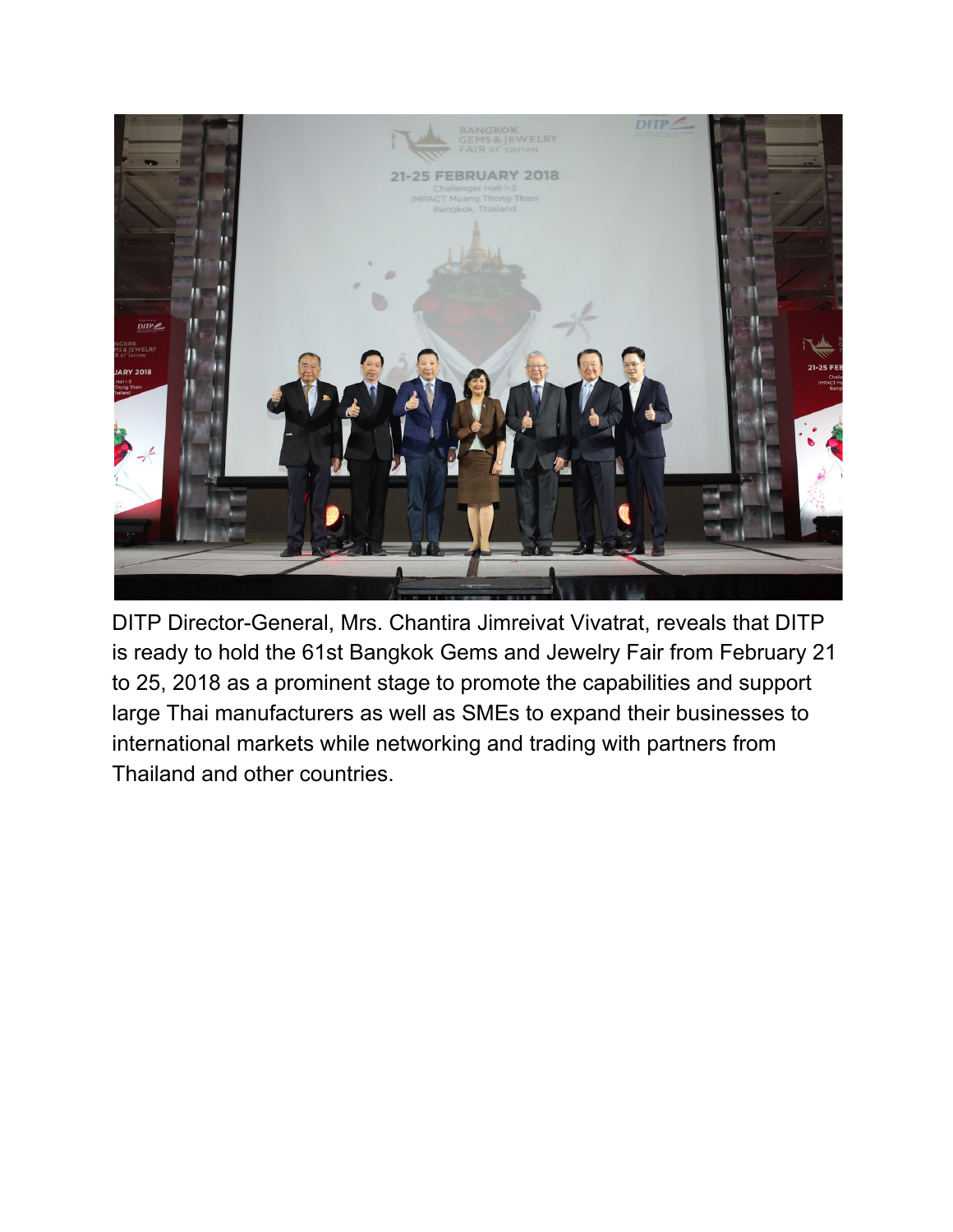

"In 2017, the gems and jewelry industry was ranked third exporting industry in Thailand after automotive and computers and parts, with exports of gems and jewelry excluding unwrought gold increased by 2.25%, which was the first time for the industry to see growth in the past three years. Moreover, the outlook for 2018 is positive and the gems and jewelry industry remains a key part of the economy that generates income and adds value for Thailand," says the DITP Director-General.

The 61st Bangkok Gems & Jewelry Fair will be held under the theme of "Heritage & Craftsmanship" that will highlight Thailand's cultural heritage that is expressed in the creation of uniquely design jewelry that perfectly combines beautiful Thai designs with the demands of international consumers. For decades, Thai designers and artisans are renowned worldwide for their creativity, exquisite designs and creative jewelry pieces. Highlights at the fair include inspirational activities